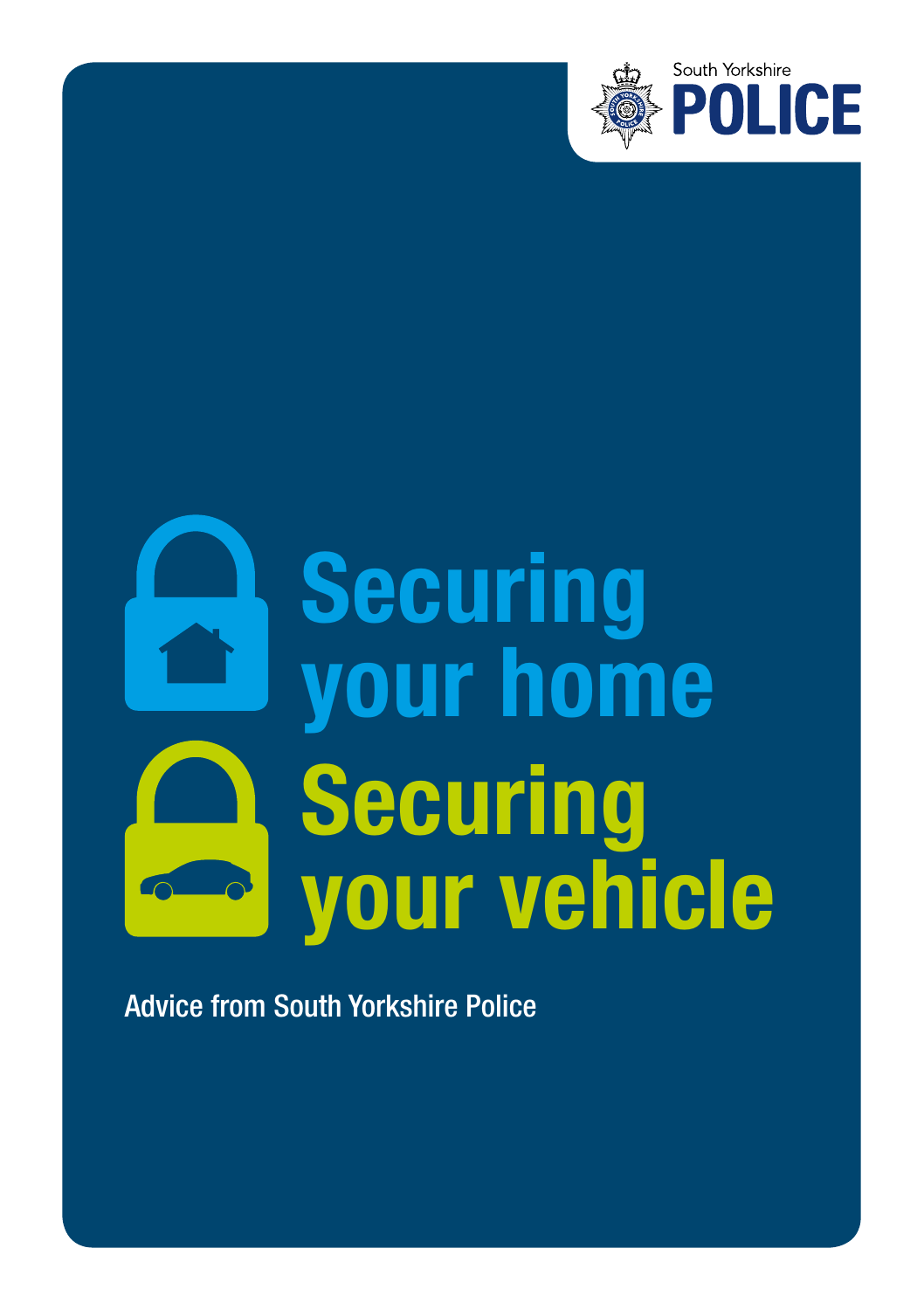## Securing your home

Contrary to popular belief, most domestic burglaries are committed by opportunist thieves looking for the easiest way of getting into your home without being seen or disturbed. Sometimes they don't even have to use force - they get through an open window or door.

Look at your home through the eyes of a burglar. Are there places where a burglar could break into your home without being seen? How would you get in if you had forgotten your keys? If you could get inside, so could a burglar.

Securing your home is the best way to reduce the chances of you becoming a victim of burglary. Follow this advice to ensure your home is as secure as possible.

#### Home security checklist

#### Windows and doors

- When you go out, always close and lock external doors and windows, even if you are just going out for a short time.
- Fit a five lever mortice lock (British Standard 3621) to all exterior wooden doors. The lock is only as effective as the frame it is fitted to so make sure this is in good condition. Patio and French doors should have top and bottom bolts fitted. If you are having new windows and doors installed. ensure they are Certified to PAS 24:2012 standards.
- UPVC or composite doors have multi-locking systems, but it is strongly recommended they are fitted with an anti-snap lock cylinder (TS007) of 3\* standard.
- Window locks, especially on older windows, will help stop people getting into your house. Remember, a burglar is less likely to break in if it would mean they had to smash a window, as the sound of breaking glass could attract attention. Window locks can be seen from the outside and could deter a burglar from forcing the window.
- Before fitting extra locks to UPVC windows, talk to the fitter to make sure it won't affect the warranty.
- If you have deadlocks, use them. They make it more difficult for a thief to get out again. But don't leave the key near the door or in an obvious place nearby.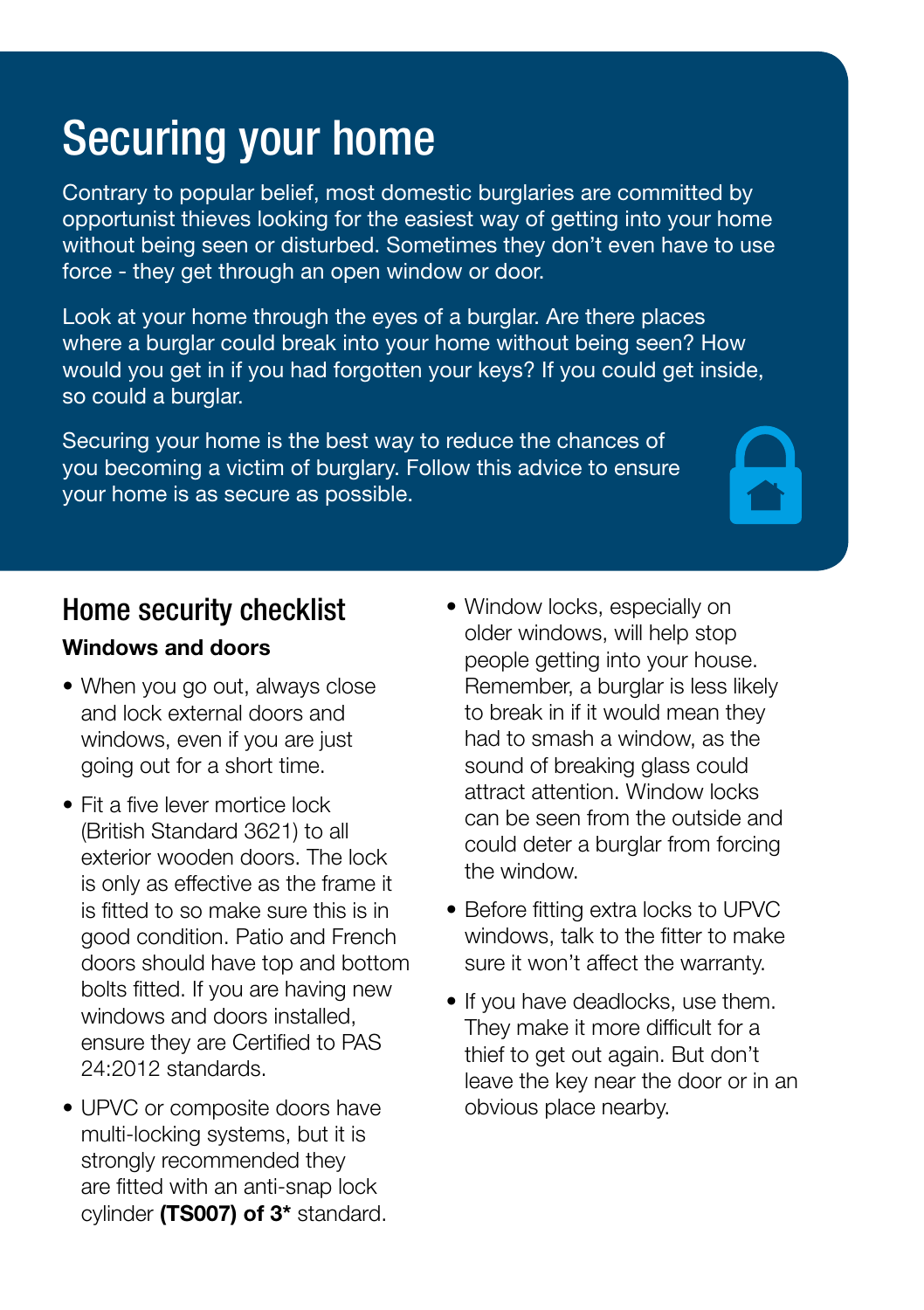#### Keys

- Ensure your keys are kept in a safe place out of sight and well away from your letterbox.
- Don't tag keys so they can be easily identified.
- Keep all spare keys in a safe place.
- Don't leave spare keys outside or in a garage or shed.

#### Outside your home

- Never leave garages or sheds unlocked, especially if they connect to your property.
- Visible burglar alarms and carefully directed security lighting can deter burglars. Make sure alarms stop sounding after 20 minutes and lights don't disturb your neighbours.

#### Protecting the perimeter of your property

- Planning regulations govern many changes you can make to the outside of your home, including erecting walls and fences. However, you don't need to apply for planning permission to make every change you might want to. Check with your local planning authority.
- Unless you live in a listed building, or your local council has removed your 'permitted development rights' (your right to carry out limited development without applying for planning permission), you can build a fence or boundary wall up to one metre high where it will

be next to a road or footpath, or up to two metres high elsewhere.

- Your front garden should not provide cover for a burglar. Hedges or fences at the front of your home should be limited to one metre high.
- At the rear of your property, hedges, fences or walls can be up to two metres high. Gates leading to the rear of your property should be the same height and padlocked.
- For added security, place a trellis along the top of your fence, alternatively Prikastrip, or Tip Top plastic wall spikes offer a cheap and easy way to deter burglars. Consider planting prickly or thorny bushes alongside fencing.
- Fit lighting in your garden. Consider energy efficient security lights that are controlled by dusk to dawn sensors that stay on at night and are relatively cheap to run.
- Lights should be fitted at a minimum height of no less than two metres four centimetres from the floor.

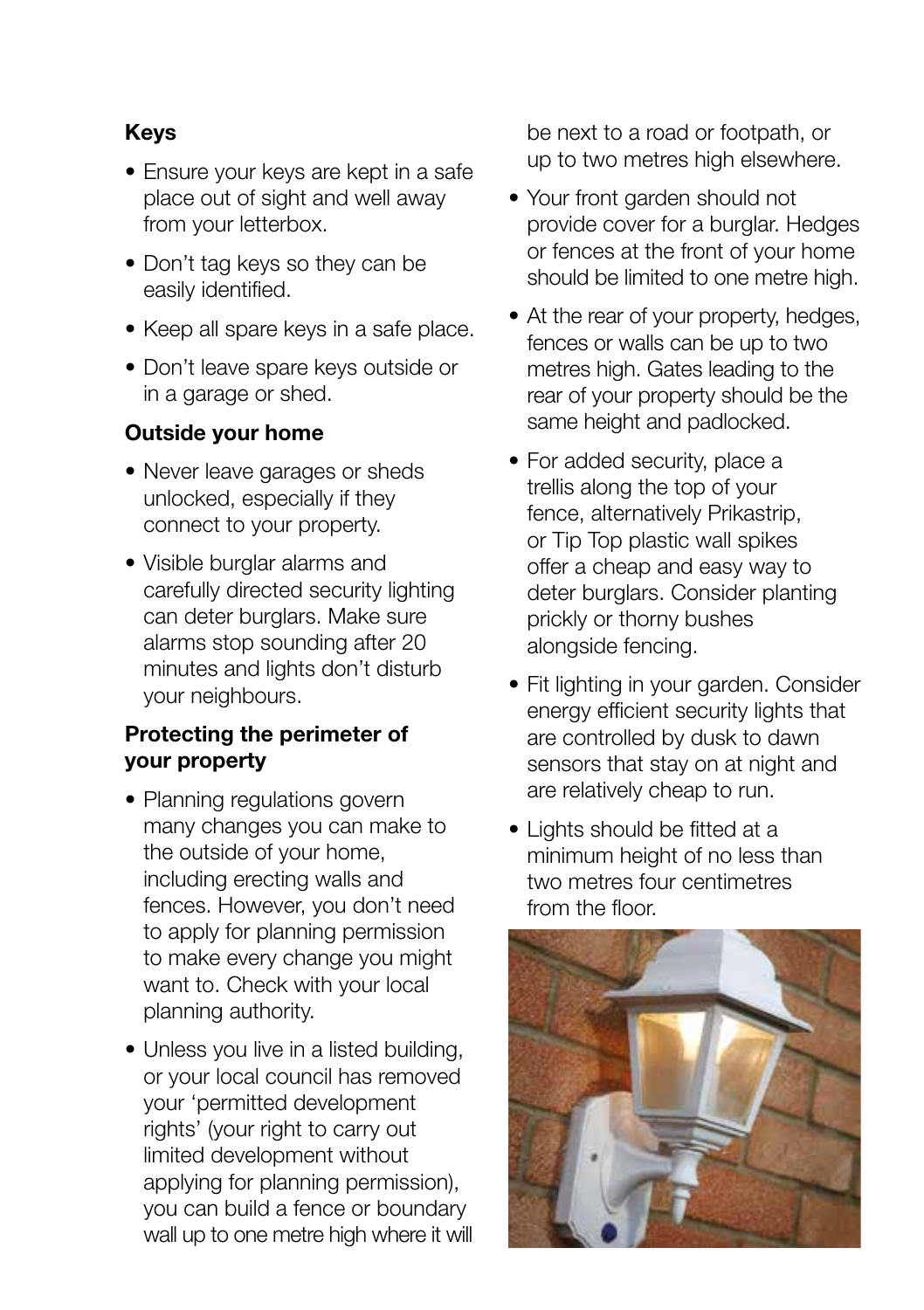

#### Intruder alarms

If you are considering buying a new intruder alarm, it's a good idea to obtain at least three quotes from industry approved installers (NSI or SSAIB) or talk to your insurer who may have some recommendations.

You could also use the Trading Standards website buywithconfidence.gov.uk to check for vetted suppliers in your area.

*Three types of intruder alarms are available:*

#### Monitored alarm

If the system is breached, a monitoring station informs the key holders and police within minutes.

#### Audio only alarms

If activated, an alarm sound will alert your neighbours. These alarms are less expensive than monitored systems and are a good deterrent. However, you cannot guarantee anyone in the area will react to it and alert you or the police.

#### Auto-dialling alarm

If the alarm is activated, the sound will alert your neighbours and the system will dial a series of telephone numbers. This allows the receiver to respond to the alarm.

#### Garages and sheds

- Garages and sheds are often used to store expensive tools and equipment. A burglar could steal these or use them to break into your home.
- To reduce the chance of this happening, fit a strong hasp and padlock to your shed and garage doors. These should be certificated to a minimum of BS EN 12320: 2001. Make sure the doors are strong enough to resist being kicked or pushed in.
- Consider fitting an intruder alarm, either linked to the house alarm or a separate stand alone system.
- Move ladders, tables, chairs and wheelie bins so that they cannot be used to climb on. If possible, chain and padlock them to a strong anchor point.
- Visibly mark the property you keep in your shed and garage and use anchor points to secure larger tools and equipment.
- Register your valuables at the national online property database Immobilise so that police can reunite you with them if they are ever stolen and later recovered

#### Visit immobilise.com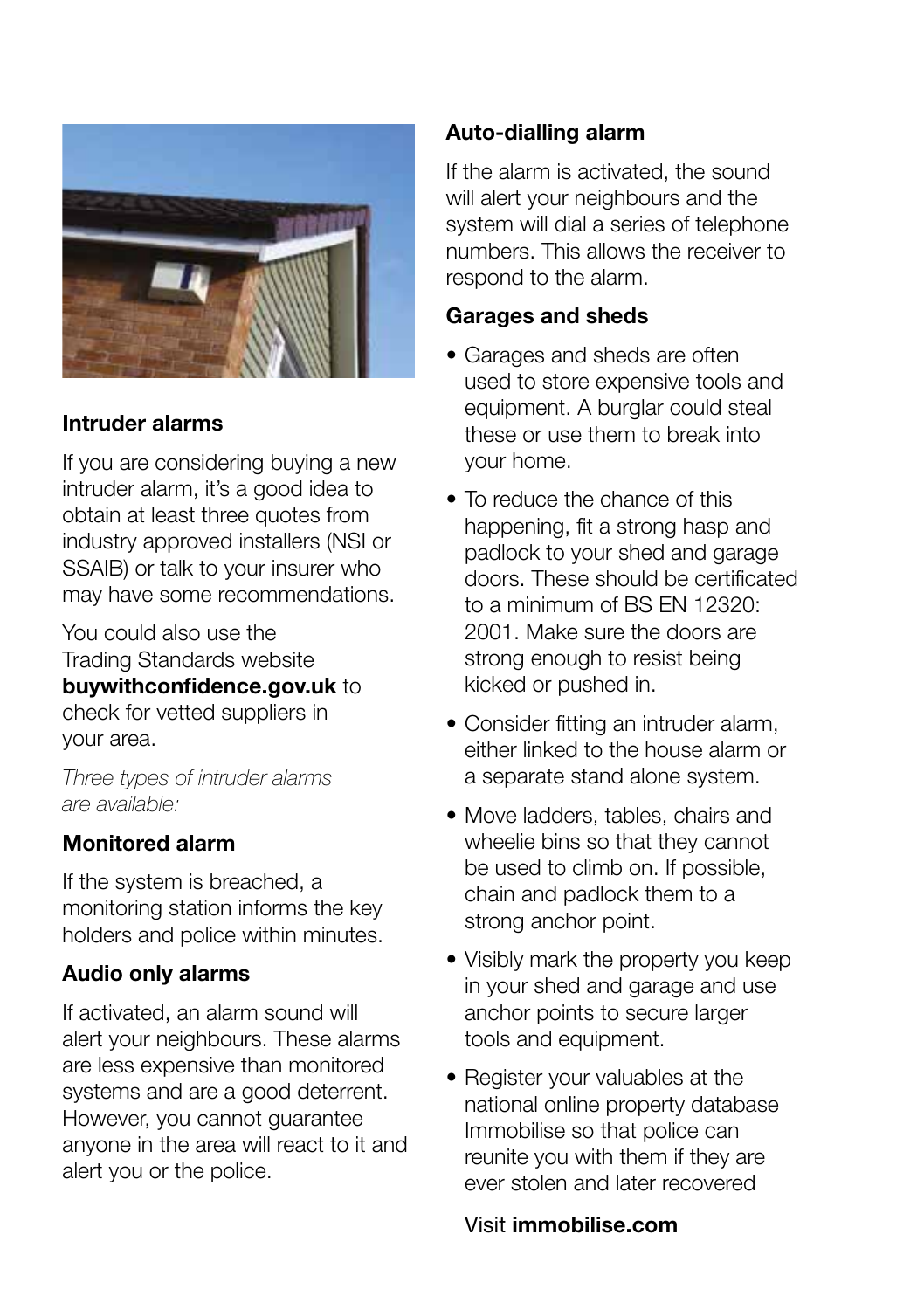#### Be a good neighbour

If you see anyone acting suspiciously in your neighbourhood, call the police on 101 or, in an emergency, 999.

#### Living in a flat or shared housing

- Consider having a phone entry system fitted to the main door of your building, if there isn't one already. Never buzz open the door for strangers or hold open the door for someone you don't know.
- Get home contents insurance.
- If you are a student, take all of your high value belongings with you when you go home for the holidays, or use secure storage schemes run by your college or university if available.
- If you live in halls of residence, always lock your room even if you are just going down the corridor.

#### Going on holiday

- Suspend any deliveries, such as milk or newspapers.
- Ask a friend or neighbour to keep an eye on your property.
- Try to make your home look occupied while you are not there. Use timer switches on lamps or your radio.

#### Fire safety

- When fitting security devices, consider how you would escape if there was a fire.
- Fit at least one smoke detector on every floor of your home. Follow the manufacturer's instructions carefully and check they are working at least once a month.
- Agree a plan with your family for getting out of your home in an emergency.
- Know where your keys are at all times.

#### Join a Neighbourhood Watch Scheme

There are more than 15,000 schemes in the UK. Anyone can start a Neighbourhood Watch scheme. Ask for details at your local police station or visit ourwatch.org.uk

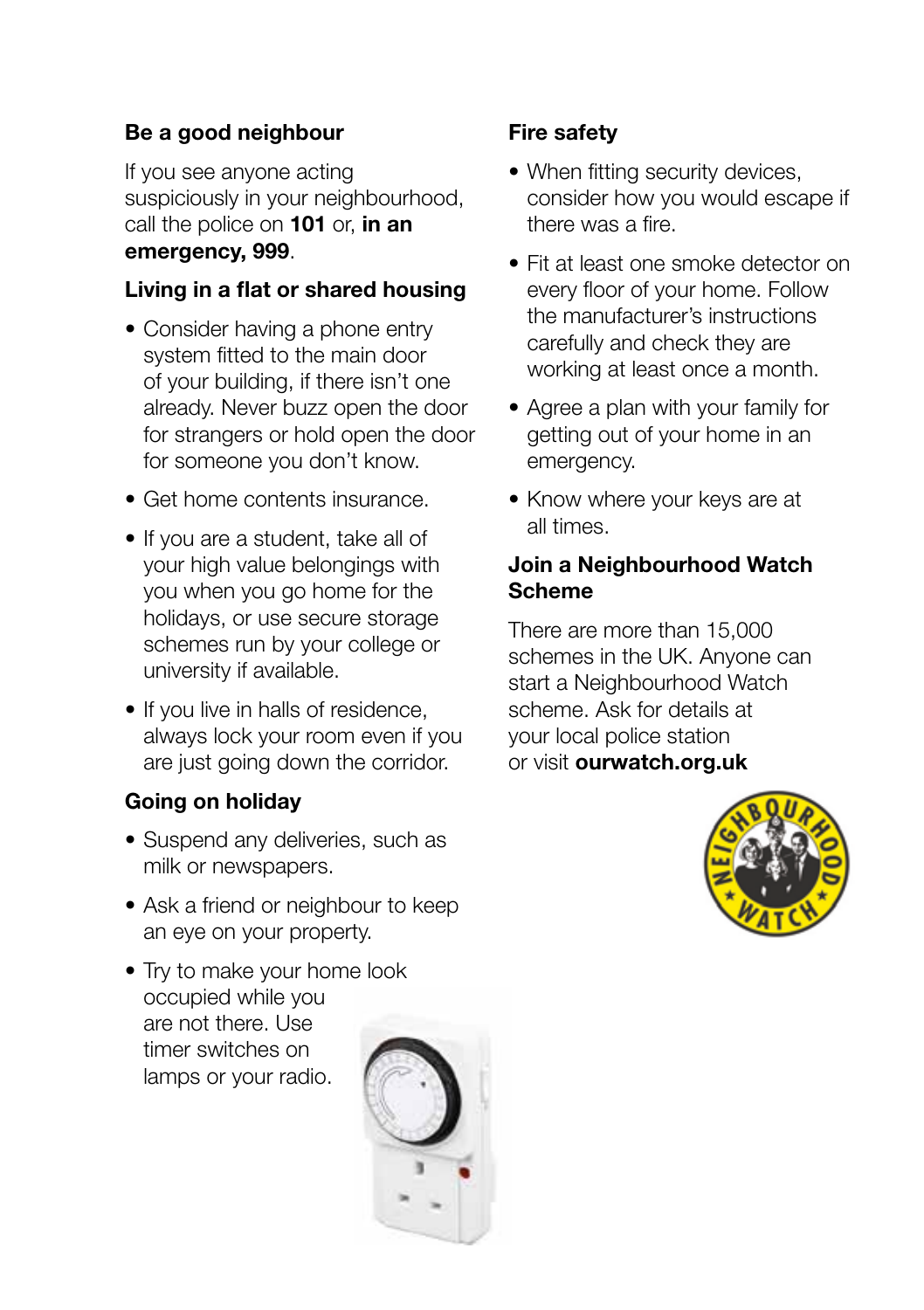#### Marking your property



There are many ways of marking your valuables. Some would be easy to replace if they were

stolen, but others hold immense sentimental value and would be impossible to replace.

Consider buying a safe for personal papers, passports and small items of jewellery. This must be secured to the floor or a wall.

Many stolen items are recovered by the police every year but cannot be returned to their rightful owner because they cannot be identified. Below are some examples of how you can mark or register your property to ensure it is returned to you if it is ever stolen.

#### Ultraviolet & Permanent marking

*How to use your property marker*

#### White tip

- The white tip uses invisible Ultra Violet (UV) ink that can only be seen with UV light
- Use this tip to mark electrical items and keep out of direct sunlight
- Do NOT use on TV, computer or tablet screens - only mark the case
- Mark with your postcode and house number/name - e.g. if you live at 7 Main Road, S1 2PC mark with S1 2PC 7
- Clearly display your 'property marked' window stickers

#### Black tip

Mark as above instructions

- The black tip is a visible permanent marker
- Use this tip to clearly mark property where the look is not an issue -e.g. lawnmowers
- To help police trace any stolen property, log your valuables on immobilise.com

Report stolen property by calling 101

#### Tracking for laptops and phones

These can now be traced if stolen by using online tracking software, which is usually free. Search online and register your laptop or phone.

#### Know your IMEI number

If your mobile phone is lost or stolen, your network provider will want to know your IMEI number. This can be found by typing \*#06# into your phone. Make a note of the number that appears and keep it safe.

#### Personal safety at home

While securing your property can keep you and your belongings safe, there are steps you can take to ensure you are safe in different situations you may find yourself in.

If you think an intruder is in your home, only you can decide how to deal with the situation. Think now about what you might do - you might not be thinking clearly if it ever happens to you.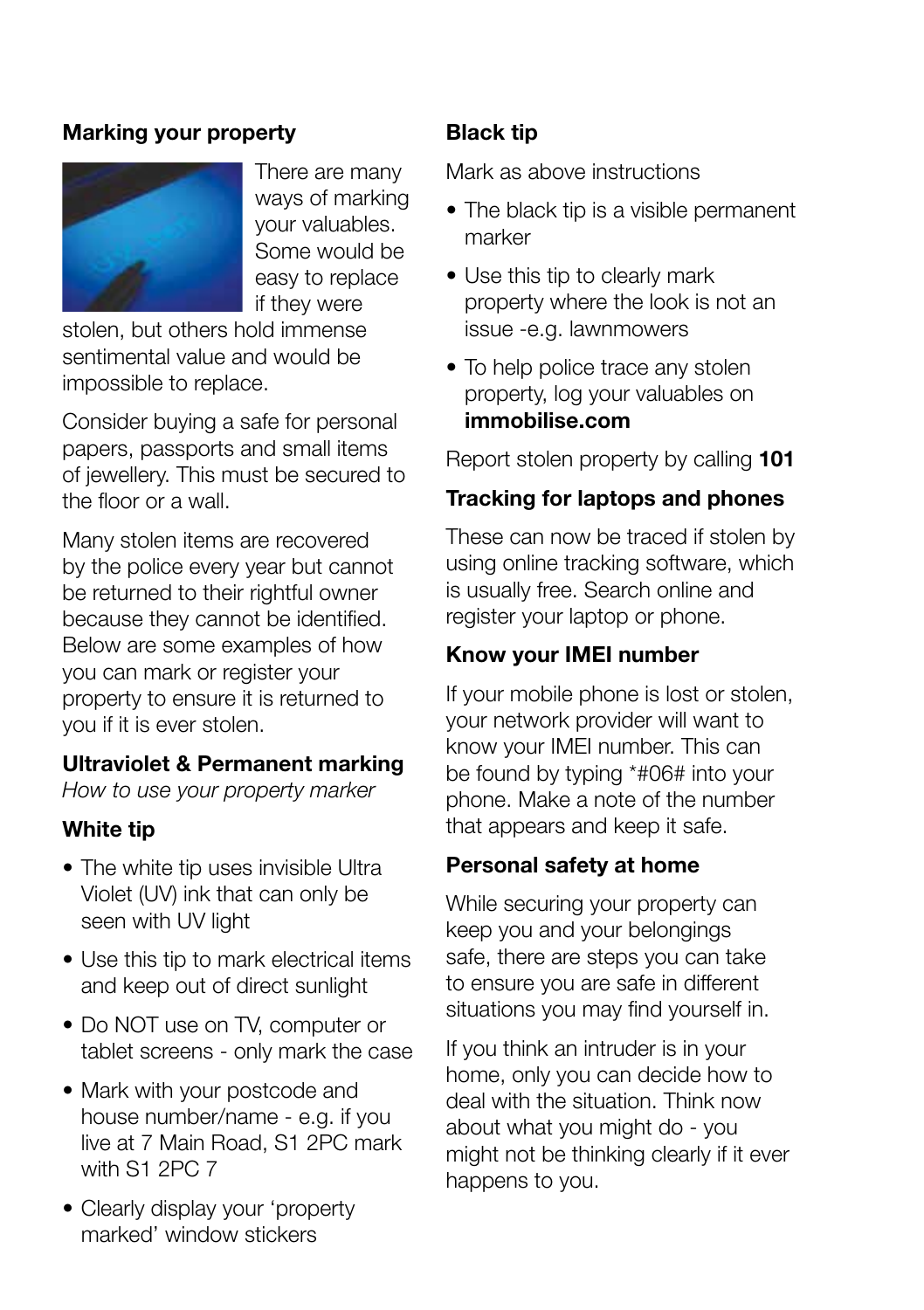In the unlikely event that you are at home and an intruder enters your home, call the police immediately. Make sure you have a phone within reaching distance at all times so you can easily raise the alarm.

It is best not to challenge an intruder but to alert the police straight away.

#### Older people

At times, you may feel more vulnerable at home, but a few simple steps can help reduce the risk of you becoming a victim of crime.

- Don't keep large sums of cash at home - use a bank account instead.
- Many areas run schemes specifically aimed at assisting older people with home security and general maintenance. You should ask advice from your local police officers, local authority or community groups.
- If your area has a community alarm system, consider joining the scheme so you can alert someone if you trip or fall or are feeling unsafe at home.

#### Bogus callers

Most people who call at your home will be genuine, but sometimes criminals do try to trick their way into people's homes.

This advice will help to keep you safe at home.

**LOCK** - keep your front and back doors locked even when you are at home.

**STOP** - Before you answer, stop and think whether you are expecting somebody.

**CHECK** - Fyen if the caller has a pre-arranged appointment with you, check their identity card carefully. Close the door while you do this. If you are still unsure, call the company concerned to verify their representative's identity. Don't use a phone number on the card, as it could be fake. Look up the company in the phone book if you can.

Most utility companies operate a password scheme for older or vulnerable customers. You can register with the scheme and their representative will have to confirm your password when they visit to prove they are a genuine employee of the company.

Bogus callers may be smartly dressed and often claim to be from the police, the council or the 'water board'. They sometimes claim to be builders or gardeners and try to trick people into paying for unnecessary work. You should never agree to having work done by someone who is just passing by. If you need work doing, get at least two quotes from reputable companies.

#### If you think a bogus caller has been to your home, call the police immediately on 999.

#### If you have any doubts KEEP THEM OUT!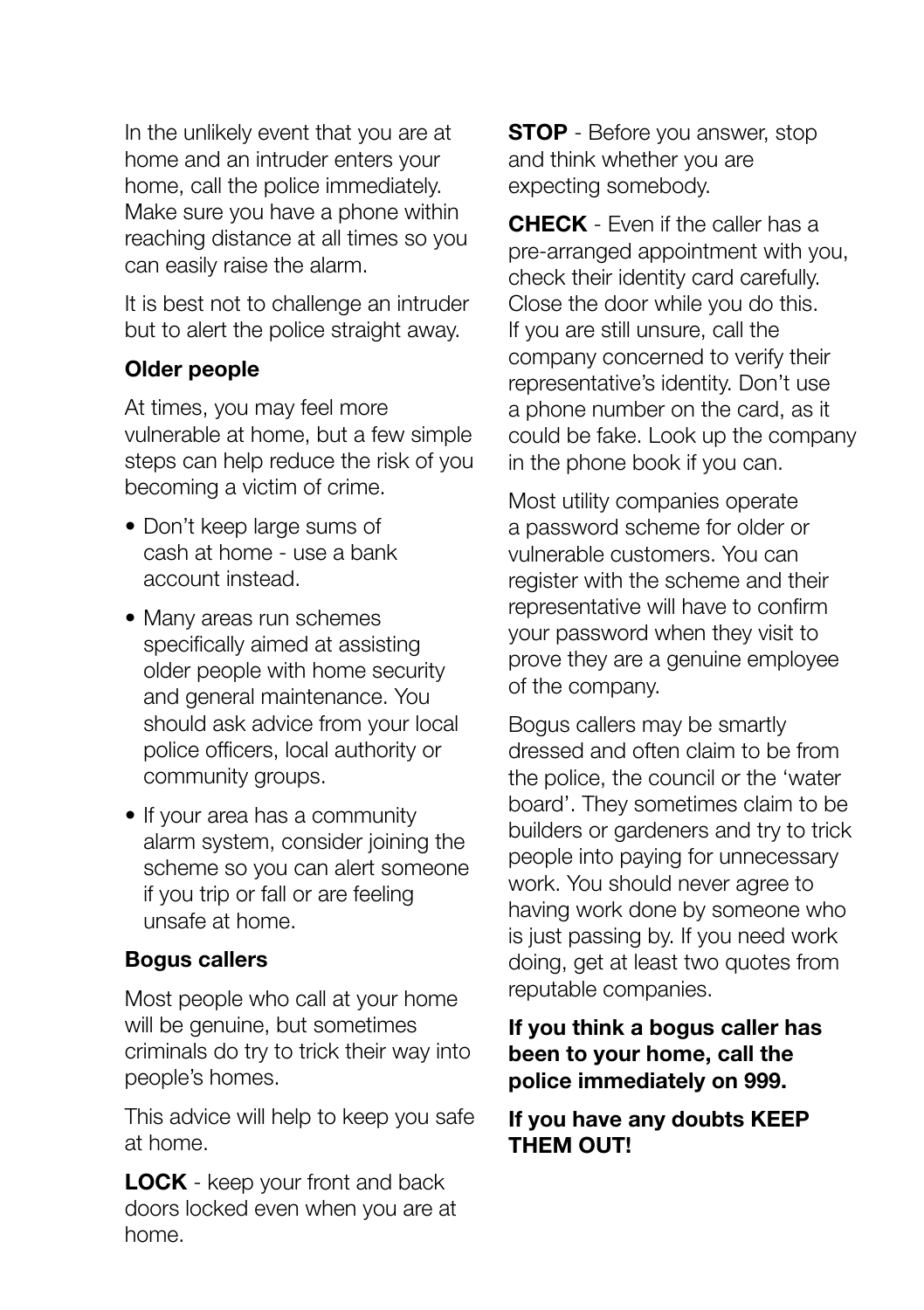## Securing your vehicle

Crimes against vehicles, including the theft of and theft of items from them, is reducing locally and nationally. But it is important your vehicle is not an easy target for criminals.

Most vehicle crime can be prevented. Follow these recommendations and you can be confident you have done all you can to protect your vehicle.

#### Parking your vehicle

Think before you park, particularly when it is dark or if you are leaving your vehicle for a long time. If possible, park in a busy well-lit area.

Avoid parking in secluded spots which could put both you and your car at risk. This includes parking near your home. Use a lockable garage if you have access to one.

If you are parking in a public car park, use one that has achieved the Park Mark Safer Parking Award.

The award is granted to parking areas that have achieved the requirements of a risk assessment as conducted by the police.

These requirements mean the parking operator has put in place measures that help to deter criminal activity and antisocial behaviour, thereby doing everything they can to prevent crime and reduce the fear of crime in their parking area.

Look out for this sign when using public car parks.

Visit parkmark.co.uk for more information.

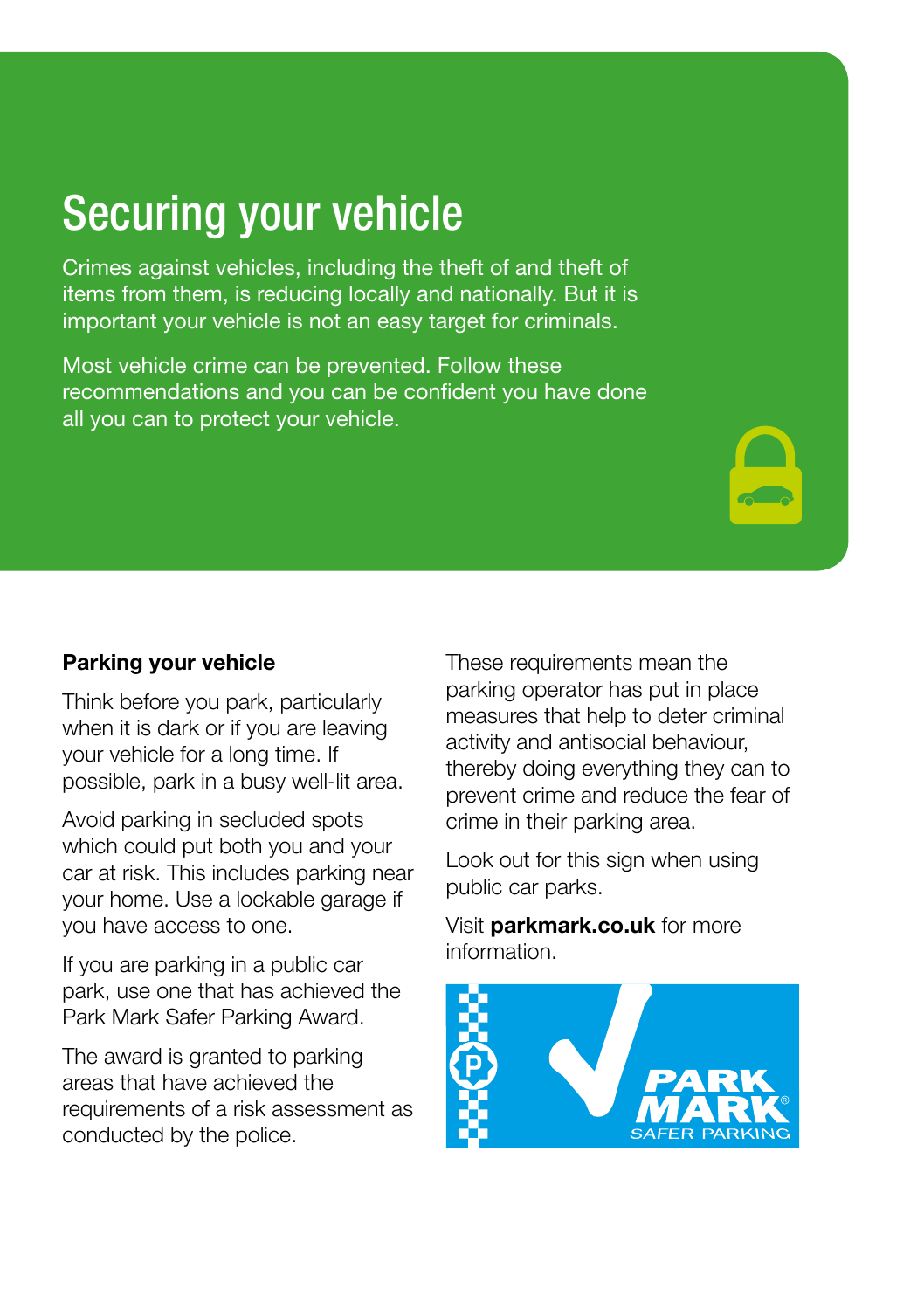#### Security tips when parking

- Always lock all doors.
- Close the windows and sunroof.
- Activate any security devices, such as alarms and immobilisers, when leaving your car unattended.
- Never leave your keys in your vehicle, even for a second. Treat them as you would your cash and credit cards.
- Never leave the vehicle with the engine running or the keys in the ignition. If your car is stolen in this situation you may not be covered by your insurance.
- Don't leave anything on display even an old jacket or loose change can be an appealing target for a thief.
- Do you really need all those things in the glove box? Never store your vehicle's documents, such as its logbook and insurance certificate, inside it.
- When leaving your vehicle, take out the removable radio cover or remove the stereo if you can.
- Don't forget to remove your satnav device, wipe away the sucker mark from your windscreen and remove the bracket.
- To prevent damage and discourage vandalism, tuck in wing mirrors and remove or put aerials down.

• Number plate theft is becoming increasingly common. Make sure your number plates are secured to your vehicle correctly. Use of security screws or stronger adhesive is recommended, but check with your vehicle manufacturer so as not to invalidate the warranty.

#### Vehicle security measures

- Have an alarm and immobiliser fitted if your vehicle doesn't already have one. This is an effective way of deterring criminals. A Thatcham-compliant immobiliser or steering lock can help secure older vehicles.
- Make sure your vehicle's windows are etched with its registration number or the last seven digits of the vehicle identification number (VIN), or some other unique identifying number linked to a recognised database.
- Locking wheel nuts are cheap and easy to fit to ensure that no one can steal your alloy wheels.
- Catalytic converters can be marked using a specialist metal security marking chemical and secure labels to warn potential thieves that the catalytic converter carries an identification mark.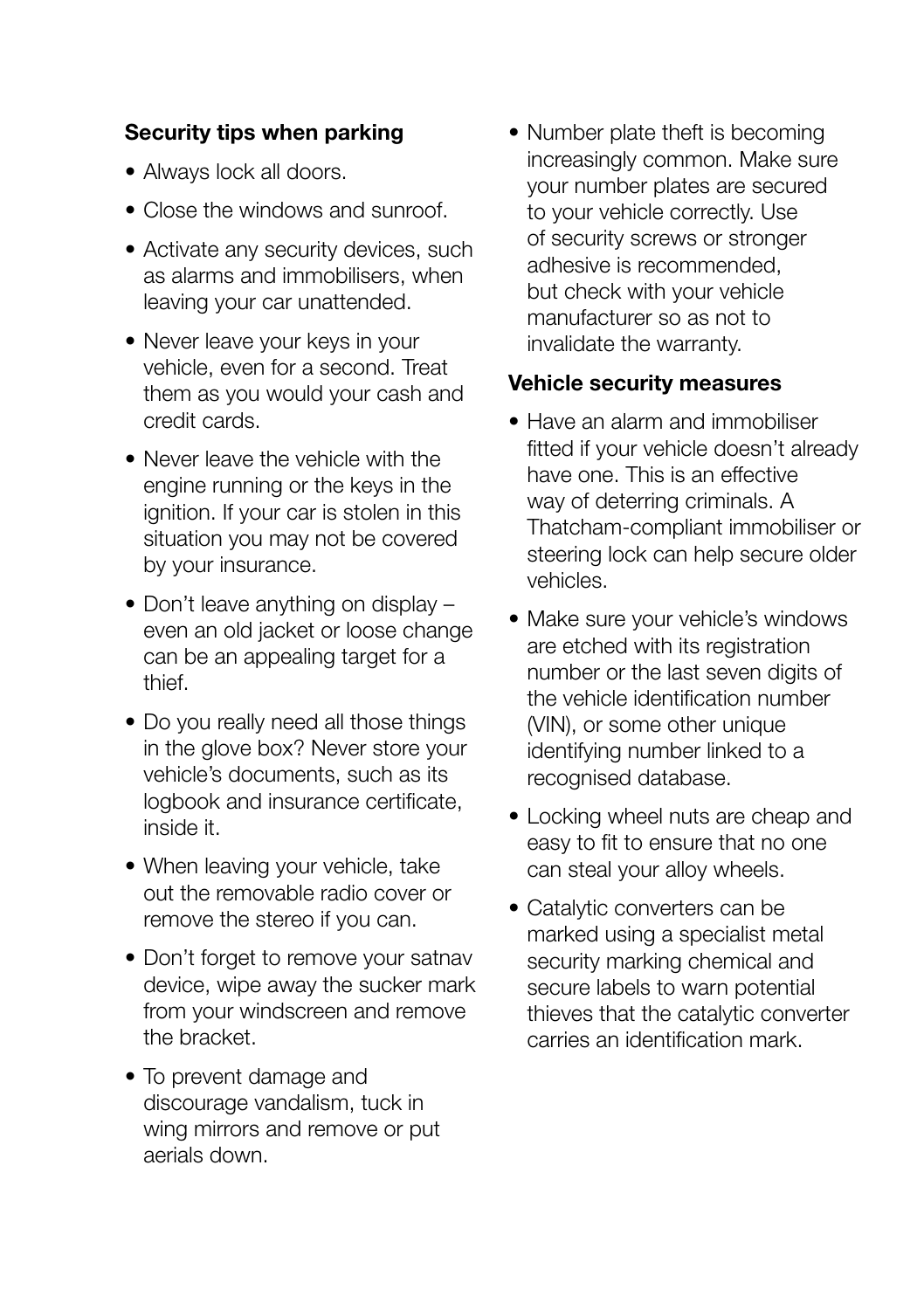*To reduce the risk of your vehicle's catalytic converter being stolen:*

- Garage your car whenever possible.
- Park in well-lit busy areas or Park Mark accredited car parks.

#### Key security

- Keep your car keys safe and out of sight at home.
- Ensure keys are not left near unlocked doors or open windows in your home, to ensure they are not on show or easily available to opportunist thieves.

#### Security tips when driving

- Keep your doors and windows locked, especially when travelling through built up areas.
- Keep valuables out of sight to prevent them being snatched.
- Never pick up hitch hikers.
- Ensure someone knows where you are going and when you plan to be back.
- Plan ahead and find out where the Park Mark accredited car parks are if you are travelling to an unfamiliar place. There are several mobile phone applications you can download that help to locate these car parks throughout the country.



### Buying and selling used cars Buying a used car - be prepared

*You can protect yourself by following this advice:*

- Consider checking with one of several private companies that hold information on vehicles whether the car has been reported stolen, seriously damaged or is still subject to finance.
- Always arrange to meet the person selling the car at their house, not at your house or another meeting place. Ask to see proof of the seller's identity and address - an official letter or driving licence, for example.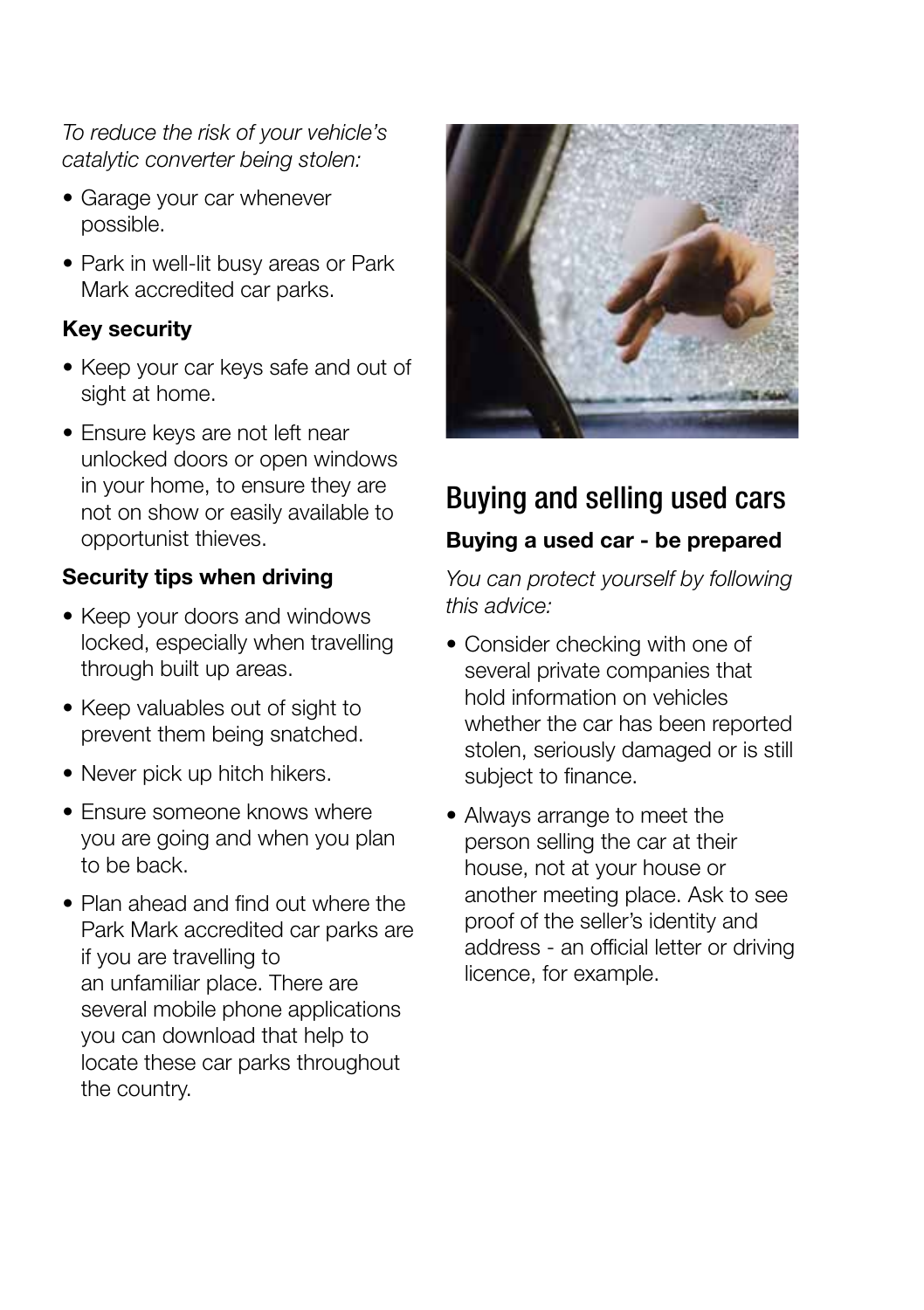- Always check the registration documents and service history. Never buy a car without the registration document (V5C) - make sure it has a DVLA watermark and has not been altered in any way.
- Check any security etchings to make sure they match and have not been removed.
- Make sure the car's VIN matches that on the registration document (V5C) - The VIN, formerly known as the chassis number, is a unique 17 character number issued to every vehicle by the manufacturer and can be found:
- Stamped on the body or chassis or frame.
- On a manufacturer's VIN plate under the bonnet or fixed to the post between the front and rear doors.
- On an additional plate fixed securely to the top corner of the dashboard, where it can easily be seen through the windscreen. This is called a visible VIN.

#### Selling a used car

There are some simple steps you can take to protect yourself from becoming a victim of crime when selling a car:

• Never let the buyer go on a test drive alone. They may not come back.

- Don't leave the buyer alone with the keys in the ignition.
- Be careful when accepting cheques or banker's drafts. If they are fraudulent or counterfeit, you will lose the money. Like cheques, banker's drafts take time to be cleared, so don't part with your car until you are sure the payment is genuine.
- Ask the buyer for some form of identification such as a passport or driving licence. If in doubt, check with the police.

Visit direct.gov.uk for more detailed information and advice about buying or selling a used car.